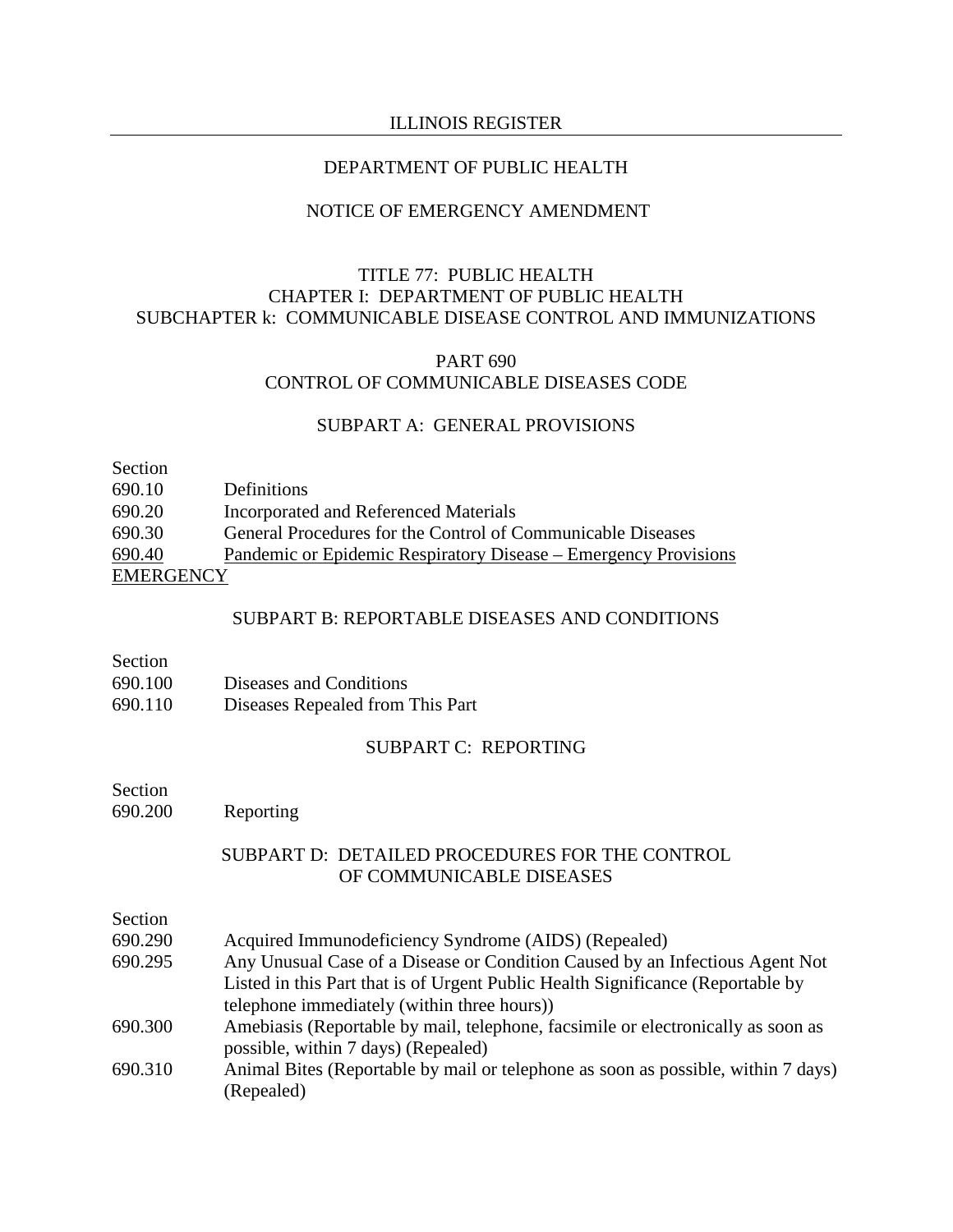## DEPARTMENT OF PUBLIC HEALTH

| 690.320 | Anthrax (Reportable by telephone immediately, within three hours, upon initial<br>clinical suspicion of the disease) |
|---------|----------------------------------------------------------------------------------------------------------------------|
| 690.322 | Arboviral Infections (Including, but Not Limited to, Chikungunya Fever,                                              |
|         | California Encephalitis, St. Louis Encephalitis, Dengue Fever and West Nile                                          |
|         | Virus) (Reportable by mail, telephone, facsimile or electronically as soon as                                        |
|         | possible, within seven days)                                                                                         |
| 690.325 | Blastomycosis (Reportable by telephone as soon as possible, within 7 days)                                           |
|         | (Repealed)                                                                                                           |
| 690.327 | Botulism, Foodborne, Intestinal Botulism (Formerly Infant), Wound, or Other                                          |
|         | (Reportable by telephone immediately, within three hours upon initial clinical                                       |
|         | suspicion of the disease for foodborne botulism or within 24 hours by telephone                                      |
|         | or facsimile for other types)                                                                                        |
| 690.330 | Brucellosis (Reportable by telephone as soon as possible (within 24 hours), unless                                   |
|         | suspect bioterrorist event or part of an outbreak, then reportable immediately                                       |
|         | (within three hours) by telephone)                                                                                   |
| 690.335 | Campylobacteriosis (Reportable by mail, telephone, facsimile or electronically,                                      |
|         | within 7 days)                                                                                                       |
| 690.340 | Chancroid (Repealed)                                                                                                 |
| 690.350 | Chickenpox (Varicella) (Reportable by telephone, facsimile or electronically,<br>within 24 hours)                    |
| 690.360 | Cholera (Toxigenic Vibrio cholerae O1 or O139) (Reportable by telephone or                                           |
|         | facsimile as soon as possible, within 24 hours)                                                                      |
| 690.362 | Creutzfeldt-Jakob Disease (CJD) (All Laboratory Confirmed Cases) (Reportable                                         |
|         | by mail, telephone, facsimile or electronically within Seven days after                                              |
|         | confirmation of the disease) (Repealed)                                                                              |
| 690.365 | Cryptosporidiosis (Reportable by mail, telephone, facsimile or electronically as                                     |
|         | soon as possible, within seven days)                                                                                 |
| 690.368 | Cyclosporiasis (Reportable by mail, telephone, facsimile or electronically, within<br>seven days)                    |
| 690.370 | Diarrhea of the Newborn (Reportable by telephone as soon as possible, within 24                                      |
|         | hours) (Repealed)                                                                                                    |
| 690.380 | Diphtheria (Reportable by telephone immediately, within three hours, upon initial                                    |
|         | clinical suspicion or laboratory test order)                                                                         |
| 690.385 | Ehrlichiosis, Human Granulocytotropic anaplasmosis (HGA) (See Tickborne                                              |
|         | Disease)                                                                                                             |
| 690.386 | Ehrlichiosis, Human Monocytotropic (HME) (See Tickborne Disease)                                                     |
| 690.390 | Encephalitis (Reportable by mail, telephone, facsimile or electronically as soon as                                  |
|         | possible, within 7 days) (Repealed)                                                                                  |
| 690.400 | Escherichia coli Infections (E. coli O157:H7 and Other Shiga Toxin Producing E.                                      |
|         |                                                                                                                      |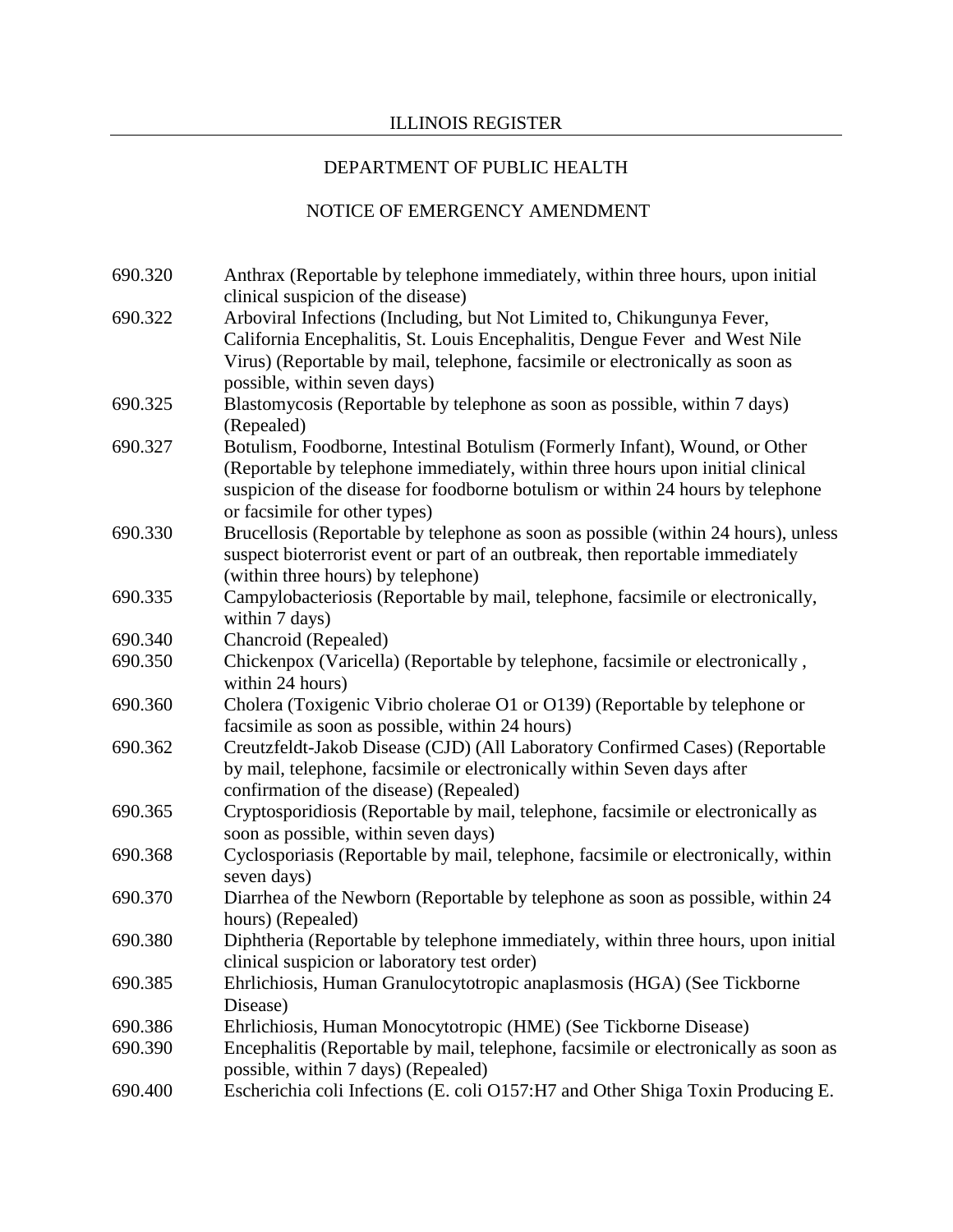## DEPARTMENT OF PUBLIC HEALTH

| 690.410 | coli) (Reportable by telephone or facsimile as soon as possible, within 24 hours)<br>Foodborne or Waterborne Illness (Reportable by telephone or facsimile as soon as |  |
|---------|-----------------------------------------------------------------------------------------------------------------------------------------------------------------------|--|
|         | possible, within 24 hours) (Repealed)                                                                                                                                 |  |
| 690.420 | Giardiasis (Reportable by mail, telephone, facsimile or electronically as soon as                                                                                     |  |
|         | possible, within 7 days) (Repealed)                                                                                                                                   |  |
| 690.430 | Gonorrhea (Repealed)                                                                                                                                                  |  |
| 690.440 | Granuloma Inguinale (Repealed)                                                                                                                                        |  |
| 690.441 | Haemophilus Influenzae, Meningitis and Other Invasive Disease (Reportable by<br>telephone or facsimile, within 24 hours)                                              |  |
| 690.442 | Hantavirus Pulmonary Syndrome (Reportable by telephone as soon as possible,                                                                                           |  |
|         | within 24 hours)                                                                                                                                                      |  |
| 690.444 | Hemolytic Uremic Syndrome, Post-diarrheal (Reportable by telephone or                                                                                                 |  |
|         | facsimile, within 24 hours)                                                                                                                                           |  |
| 690.450 | Hepatitis A (Reportable by telephone or facsimile as soon as possible, within 24                                                                                      |  |
|         | hours)                                                                                                                                                                |  |
| 690.451 | Hepatitis B and Hepatitis D (Reportable by mail, telephone, facsimile or                                                                                              |  |
|         | electronically, within seven days)                                                                                                                                    |  |
| 690.452 | Hepatitis C, Acute Infection and Non-acute Confirmed Infection (Reportable by                                                                                         |  |
|         | mail, telephone, facsimile or electronically, within seven days)                                                                                                      |  |
| 690.453 | Hepatitis, Viral, Other (Reportable by mail, telephone, facsimile or electronically,<br>within 7 days) (Repealed)                                                     |  |
| 690.460 | Histoplasmosis (Reportable by mail, telephone, facsimile or electronically as soon                                                                                    |  |
|         | as possible, within seven days)                                                                                                                                       |  |
| 690.465 | Influenza, Death (in persons less than 18 years of age) (Reportable by mail,                                                                                          |  |
|         | telephone, facsimile or electronically as soon as possible, within 7 days)                                                                                            |  |
| 690.468 | Influenza (Laboratory Confirmed (Including Rapid Diagnostic Testing)) Intensive                                                                                       |  |
|         | Care Unit Admissions (Reportable by telephone or facsimile or electronically as                                                                                       |  |
|         | soon as possible, within 24 hours)                                                                                                                                    |  |
| 690.469 | Influenza A, Variant Virus (Reportable by telephone immediately, within three                                                                                         |  |
|         | hours upon initial clinical suspicion or laboratory test order)                                                                                                       |  |
| 690.470 | Intestinal Worms (Reportable by mail or telephone as soon as possible, within 7                                                                                       |  |
|         | days) (Repealed)                                                                                                                                                      |  |
| 690.475 | Legionellosis (Reportable by mail, telephone, facsimile or electronically as soon                                                                                     |  |
|         | as possible, within seven days)                                                                                                                                       |  |
| 690.480 | Leprosy (Hansen's Disease) (Infectious and Non-infectious Cases are Reportable)                                                                                       |  |
|         | (Reportable by mail, telephone, facsimile or electronically as soon as possible,<br>within seven days) (Repealed)                                                     |  |
| 690.490 |                                                                                                                                                                       |  |
|         | Leptospirosis (Reportable by mail, telephone, facsimile or electronically as soon<br>as possible, within seven days)                                                  |  |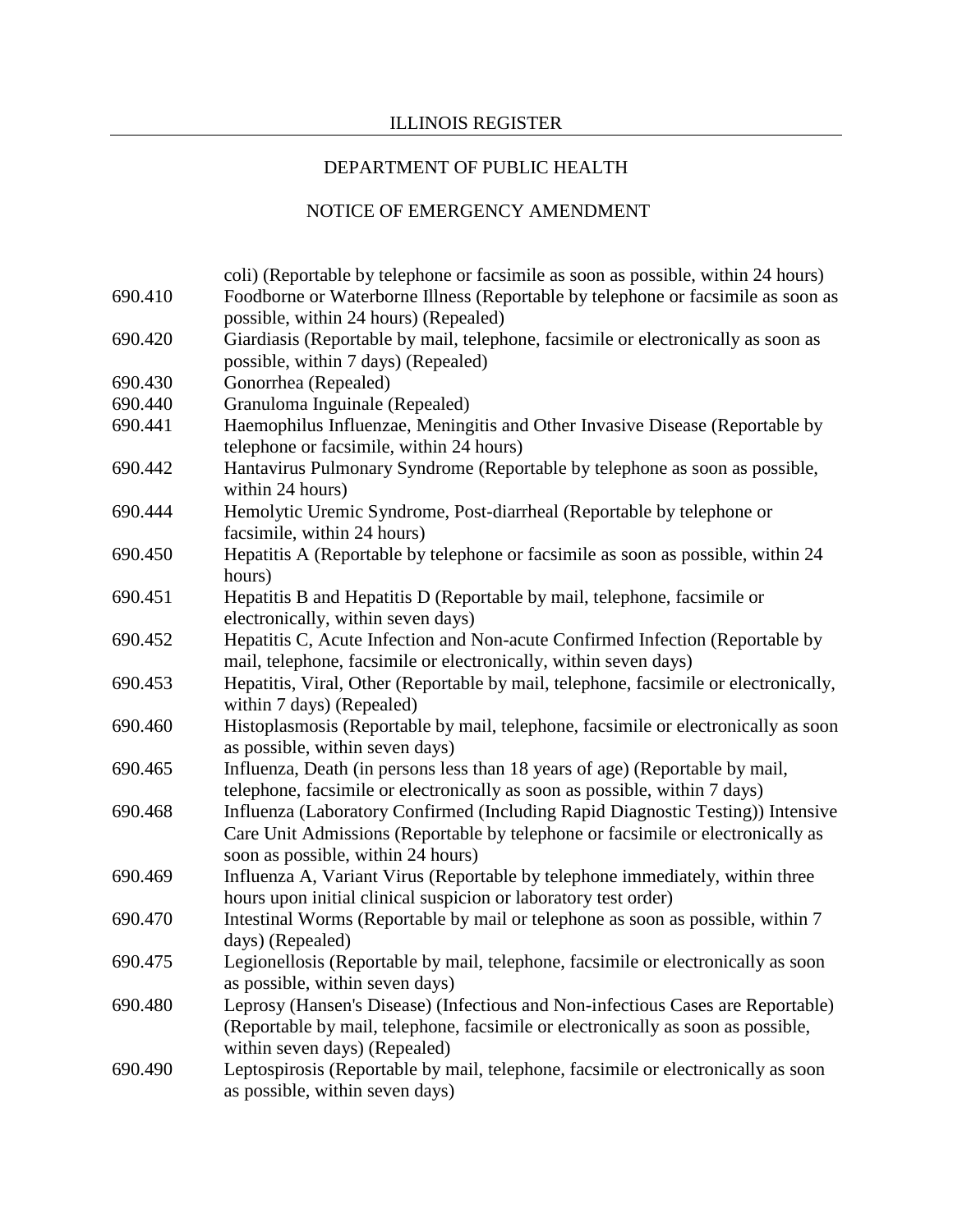## DEPARTMENT OF PUBLIC HEALTH

| 690.495 | Listeriosis (When Both Mother and Newborn are Positive, Report Mother Only)                          |
|---------|------------------------------------------------------------------------------------------------------|
|         | (Reportable by mail, telephone, facsimile or electronically as soon as possible,                     |
|         | within seven days)                                                                                   |
| 690.500 | Lymphogranuloma Venereum (Lymphogranuloma Inguinale Lymphopathia                                     |
|         | Venereum) (Repealed)                                                                                 |
| 690.505 | Lyme Disease (See Tickborne Disease)                                                                 |
| 690.510 | Malaria (Reportable by mail, telephone, facsimile or electronically as soon as                       |
|         | possible, within seven days)                                                                         |
| 690.520 | Measles (Reportable by telephone as soon as possible, within 24 hours)                               |
| 690.530 | Meningitis, Aseptic (Including Arboviral Infections) (Reportable by mail,                            |
|         | telephone, facsimile or electronically as soon as possible, within 7 days)                           |
|         | (Repealed)                                                                                           |
| 690.540 | Meningococcemia (Reportable by telephone as soon as possible) (Repealed)                             |
| 690.550 | Mumps (Reportable by telephone, facsimile or electronically as soon as possible,<br>within 24 hours) |
| 690.555 | Neisseria meningitidis, Meningitis and Invasive Disease (Reportable by telephone                     |
|         | or facsimile as soon as possible, within 24 hours)                                                   |
| 690.560 | Ophthalmia Neonatorum (Gonococcal) (Reportable by mail or telephone as soon                          |
|         | as possible, within 7 days) (Repealed)                                                               |
| 690.565 | Outbreaks of Public Health Significance (Including, but Not Limited to,                              |
|         | Foodborne or Waterborne Outbreaks) (Reportable by telephone or electronically                        |
|         | as soon as possible, within 24 hours)                                                                |
| 690.570 | Plague (Reportable by telephone immediately, within three hours upon initial                         |
|         | clinical suspicion of the disease)                                                                   |
| 690.580 | Poliomyelitis (Reportable by telephone immediately, within three hours) upon                         |
|         | initial clinical suspicion of the disease)                                                           |
| 690.590 | Psittacosis (Ornithosis) Due to Chlamydia psittaci (Reportable by mail, telephone,                   |
|         | facsimile or electronically as soon as possible, within seven days)                                  |
| 690.595 | Q-fever Due to Coxiella burnetii (Reportable by telephone as soon as possible,                       |
|         | within 24 Hours, unless suspect bioterrorist event or part of an outbreak, then                      |
|         | reportable immediately (within three hours) by telephone)                                            |
| 690.600 | Rabies, Human (Reportable by telephone or facsimile as soon as possible, within                      |
|         | 24 hours)                                                                                            |
| 690.601 | Rabies, Potential Human Exposure and Animal Rabies (Reportable by telephone                          |
|         | or facsimile, within 24 hours)                                                                       |
| 690.610 | Rocky Mountain Spotted Fever (See Tickborne Disease)                                                 |
| 690.620 | Rubella (German Measles) (Including Congenital Rubella Syndrome) (Reportable                         |
|         | by telephone, facsimile or electronically as soon as possible, within 24 hours)                      |
| 690.630 | Salmonellosis (Other than Typhoid Fever) (Reportable by mail, telephone,                             |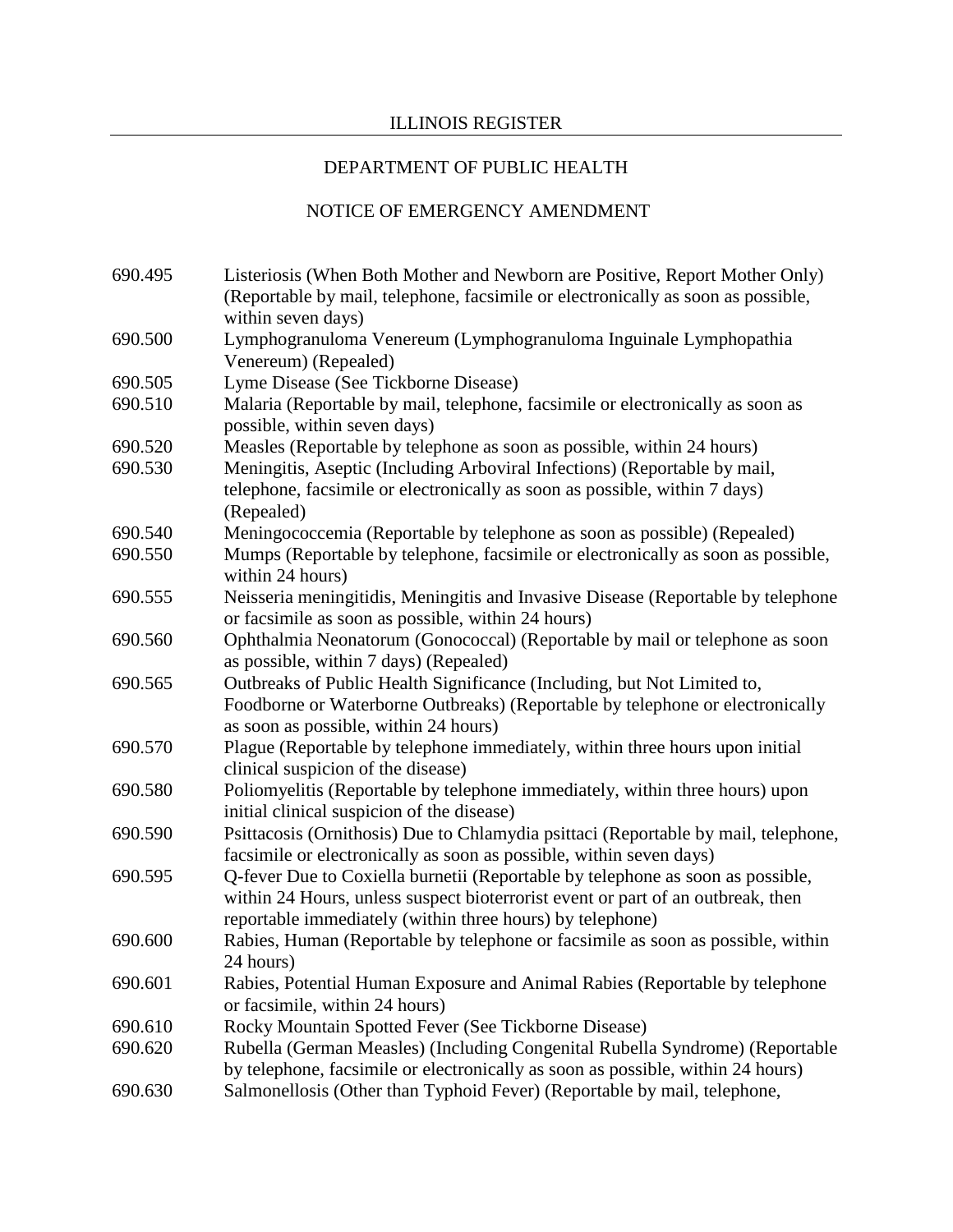## DEPARTMENT OF PUBLIC HEALTH

|         | facsimile or electronically as soon as possible, within seven days)                 |
|---------|-------------------------------------------------------------------------------------|
| 690.635 | Severe Acute Respiratory Syndrome (SARS) (Reportable by telephone                   |
|         | immediately (within 3 hours) upon initial clinical suspicion of the disease)        |
| 690.640 | Shigellosis (Reportable by mail, telephone, facsimile or electronically as soon as  |
|         | possible, within seven days)                                                        |
| 690.650 | Smallpox (Reportable by telephone immediately, within three hours upon initial      |
|         | clinical suspicion of the disease)                                                  |
| 690.655 | Smallpox vaccination, complications of (Reportable by telephone or                  |
|         | electronically as soon as possible, within 24 hours)                                |
| 690.658 | Staphylococcus aureus, Methicillin Resistant (MRSA) Infection, Clusters of Two      |
|         | or More Laboratory Confirmed Cases Occurring in Community Settings                  |
|         | (Including, but Not Limited to, Schools, Correctional Facilities, Day Care and      |
|         | Sports Teams) (Reportable by telephone or facsimile as soon as possible, within     |
|         | 24 hours) (Repealed)                                                                |
| 690.660 | Staphylococcus aureus, Methicillin Resistant (MRSA), Any Occurrence in an           |
|         | Infant Less Than 61 Days of Age (Reportable by telephone or facsimile or            |
|         | electronically as soon as possible, within 24 hours) (Repealed)                     |
| 690.661 | Staphylococcus aureus Infections with Intermediate (Minimum inhibitory              |
|         | concentration (MIC) between 4 and 8) (VISA) or High Level Resistance to             |
|         | Vancomycin (MIC greater than or equal to 16) (VRSA) (Reportable by telephone        |
|         | or facsimile, within 24 hours)                                                      |
| 690.670 | Streptococcal Infections, Group A, Invasive Disease (Including Streptococcal        |
|         | Toxic Shock Syndrome and Necrotizing fasciitis) (Reportable by telephone or         |
|         | facsimile, within 24 hours)                                                         |
| 690.675 | Streptococcal Infections, Group B, Invasive Disease, of the Newborn (birth to 3     |
|         | months) (Reportable by mail, telephone, facsimile or electronically, within 7       |
|         | days) (Repealed)                                                                    |
| 690.678 | Streptococcus pneumoniae, Invasive Disease in Children Less than 5 Years            |
|         | (Including Antibiotic Susceptibility Test Results) (Reportable by mail, telephone,  |
| 690.680 | facsimile or electronically, within 7 days)<br>Syphilis (Repealed)                  |
| 690.690 | Tetanus (Reportable by mail, telephone, facsimile or electronically, within 7 days) |
| 690.695 | Toxic Shock Syndrome due to Staphylococcus aureus Infection (Reportable by          |
|         | mail, telephone, facsimile or electronically as soon as possible, within 7 days)    |
| 690.698 | Tickborne Disease (Includes Babesiosis, Ehrlichiosis, Anaplasmosis, Lyme            |
|         | Disease and Spotted Fever Rickettsiosis) (Reportable by mail, telephone,            |
|         | facsimile or electronically, within seven days)                                     |
| 690.700 | Trachoma (Repealed)                                                                 |
| 690.710 | Trichinosis (Trichinellosis) (Reportable by mail, telephone, facsimile or           |
|         |                                                                                     |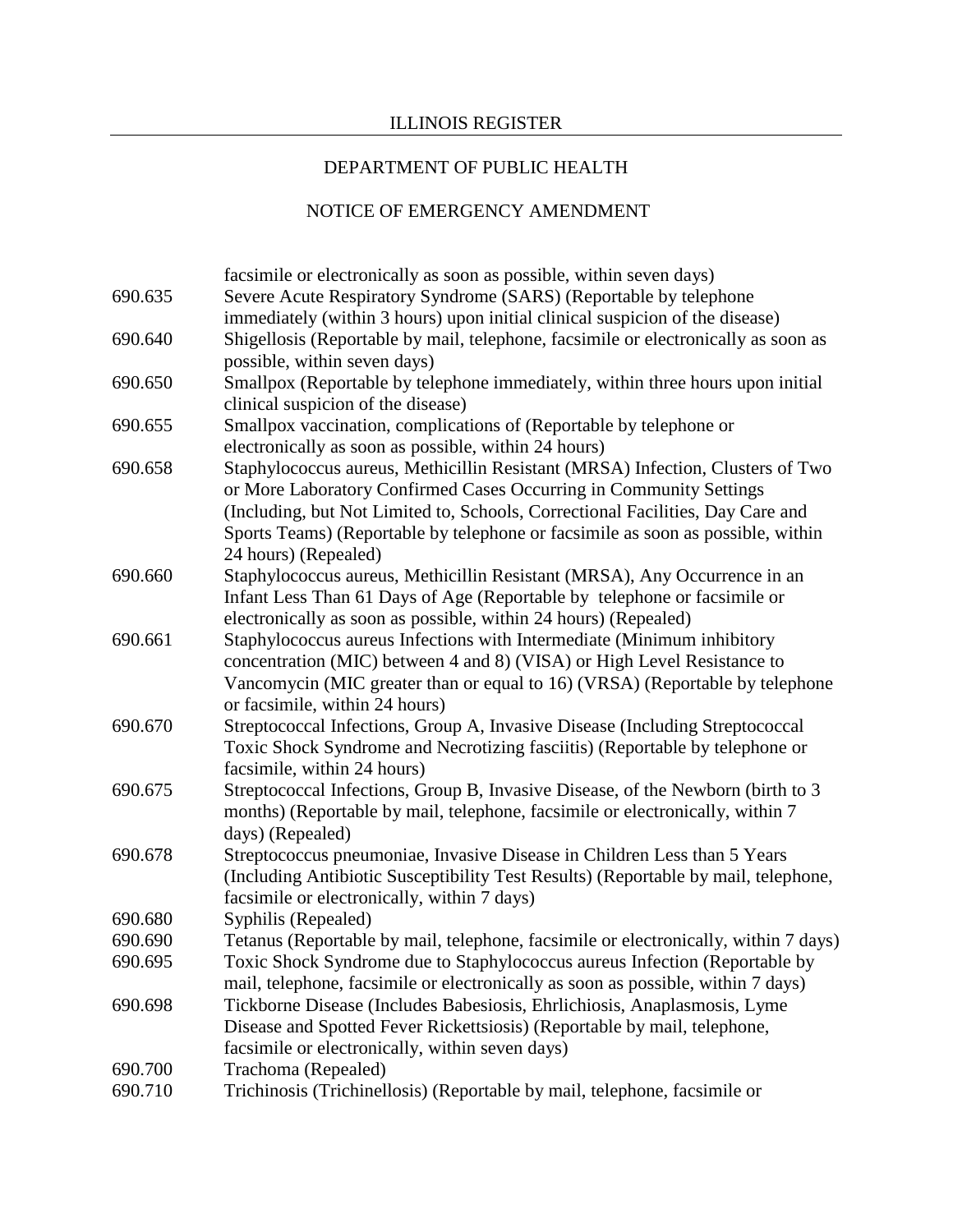## DEPARTMENT OF PUBLIC HEALTH

|                      | electronically as soon as possible, within seven days)                                                                                                                                     |
|----------------------|--------------------------------------------------------------------------------------------------------------------------------------------------------------------------------------------|
| 690.720              | Tuberculosis (Repealed)                                                                                                                                                                    |
| 690.725              | Tularemia (Reportable by telephone as soon as possible, within 24 hours, unless<br>suspect bioterrorist event or part of an outbreak, then reportable immediately<br>(within three hours)) |
| 690.730              | Typhoid Fever (Reportable by telephone or facsimile as soon as possible, within<br>24 hours)                                                                                               |
| 690.740              | Typhus (Reportable by telephone or facsimile as soon as possible, within 24<br>hours)                                                                                                      |
| 690.745              | Vibriosis (Other than Toxigenic Vibrio cholera O1 or O139) (Reportable by mail,<br>telephone, facsimile or electronically as soon as possible, within seven days)                          |
| 690.750              | Pertussis (Whooping Cough) (Reportable by telephone as soon as possible, within<br>24 hours)                                                                                               |
| 690.752              | Yersiniosis (Reportable by mail, telephone, facsimile or electronically, within<br>seven days) (Repealed)                                                                                  |
| 690.800              | Any Suspected Bioterrorist Threat or Event (Reportable by telephone<br>immediately, within 3 hours upon initial clinical suspicion of the disease)                                         |
|                      | <b>SUBPART E: DEFINITIONS</b>                                                                                                                                                              |
| Section<br>690.900   | Definition of Terms (Renumbered)                                                                                                                                                           |
|                      | SUBPART F: GENERAL PROCEDURES                                                                                                                                                              |
| Section              |                                                                                                                                                                                            |
| 690.1000<br>690.1010 | General Procedures for the Control of Communicable Diseases (Renumbered)<br>Incorporated and Referenced Materials (Renumbered)                                                             |
|                      | SUBPART G: SEXUALLY TRANSMITTED DISEASES                                                                                                                                                   |
| Section              |                                                                                                                                                                                            |
| 690.1100             | The Control of Sexually Transmitted Diseases (Repealed)                                                                                                                                    |
|                      | SUBPART H: PROCEDURES FOR WHEN DEATH OCCURS FROM<br><b>COMMUNICABLE DISEASES</b>                                                                                                           |
| Section              |                                                                                                                                                                                            |
| 690.1200             | Death of a Person Who Had a Known or Suspected Communicable Disease                                                                                                                        |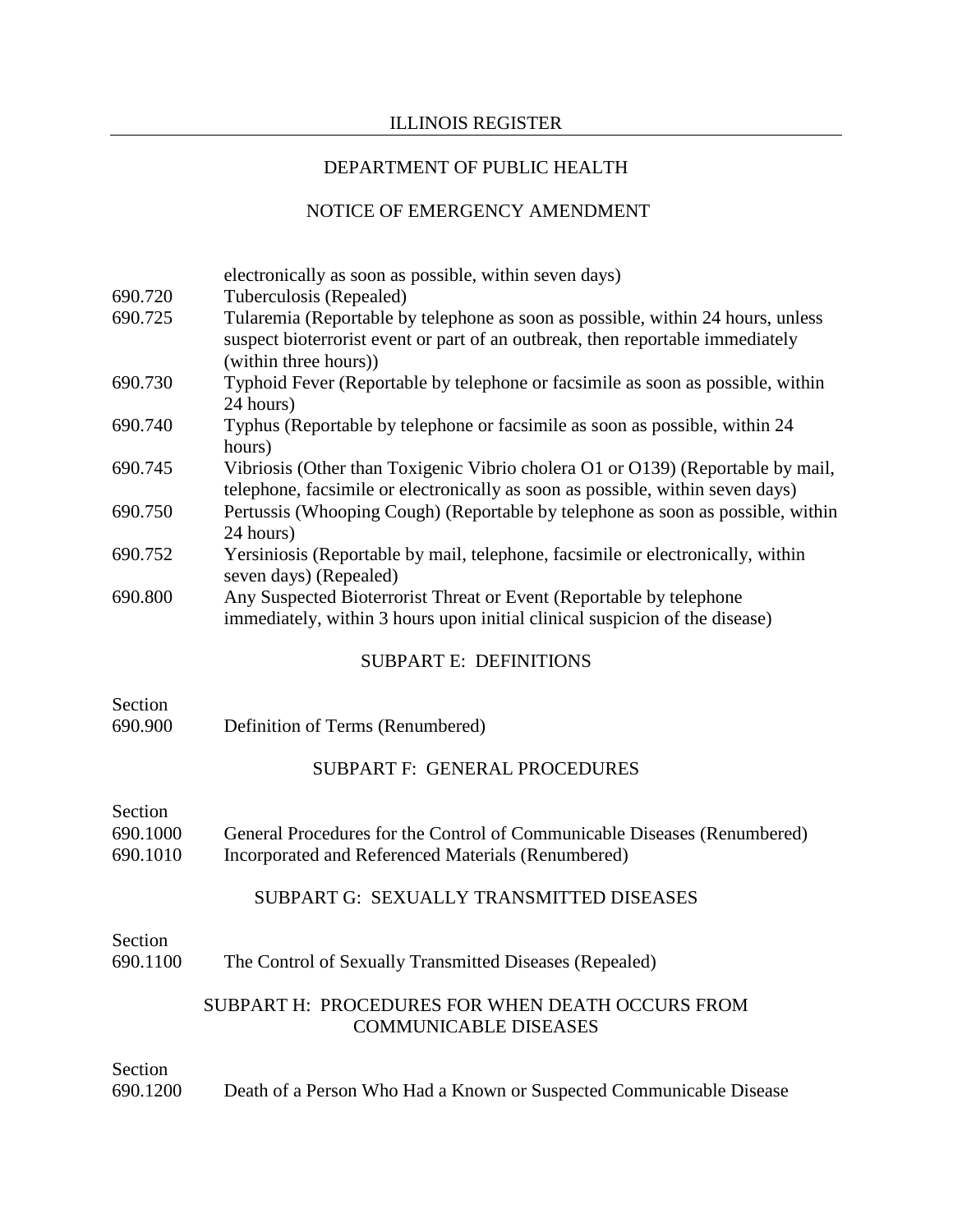### DEPARTMENT OF PUBLIC HEALTH

#### NOTICE OF EMERGENCY AMENDMENT

#### 690.1210 Funerals (Repealed)

#### SUBPART I: ISOLATION, QUARANTINE, AND CLOSURE

Section

| 690.1300 | <b>General Purpose</b> |
|----------|------------------------|
|----------|------------------------|

- 690.1305 Department of Public Health Authority
- 690.1310 Local Health Authority
- 690.1315 Responsibilities and Duties of the Certified Local Health Department
- 690.1320 Responsibilities and Duties of Health Care Providers
- 690.1325 Conditions and Principles for Isolation and Quarantine
- 690.1330 Order and Procedure for Isolation, Quarantine and Closure
- 690.1335 Isolation or Quarantine Premises
- 690.1340 Enforcement
- 690.1345 Relief from Isolation, Quarantine, or Closure
- 690.1350 Consolidation
- 690.1355 Access to Medical or Health Information
- 690.1360 Right to Counsel
- 690.1365 Service of Isolation, Quarantine, or Closure Order
- 690.1370 Documentation
- 690.1375 Voluntary Isolation, Quarantine, or Closure
- 690.1380 Physical Examination, Testing and Collection of Laboratory Specimens
- 690.1385 Vaccinations, Medications, or Other Treatments
- 690.1390 Observation and Monitoring
- 690.1400 Transportation of Persons Subject to Public Health or Court Order
- 690.1405 Information Sharing
- 690.1410 Amendment and Termination of Orders
- 690.1415 Penalties

### SUBPART J: REGISTRIES

#### Section

- 690.1500 Extensively Drug-Resistant Organism Registry
- 690.1510 Entities Required to Submit Information
- 690.1520 Information Required to be Reported
- 690.1530 Methods of Reporting XDRO Registry Information
- 690.1540 Availability of Information

#### 690.EXHIBIT A Typhoid Fever Agreement (Repealed)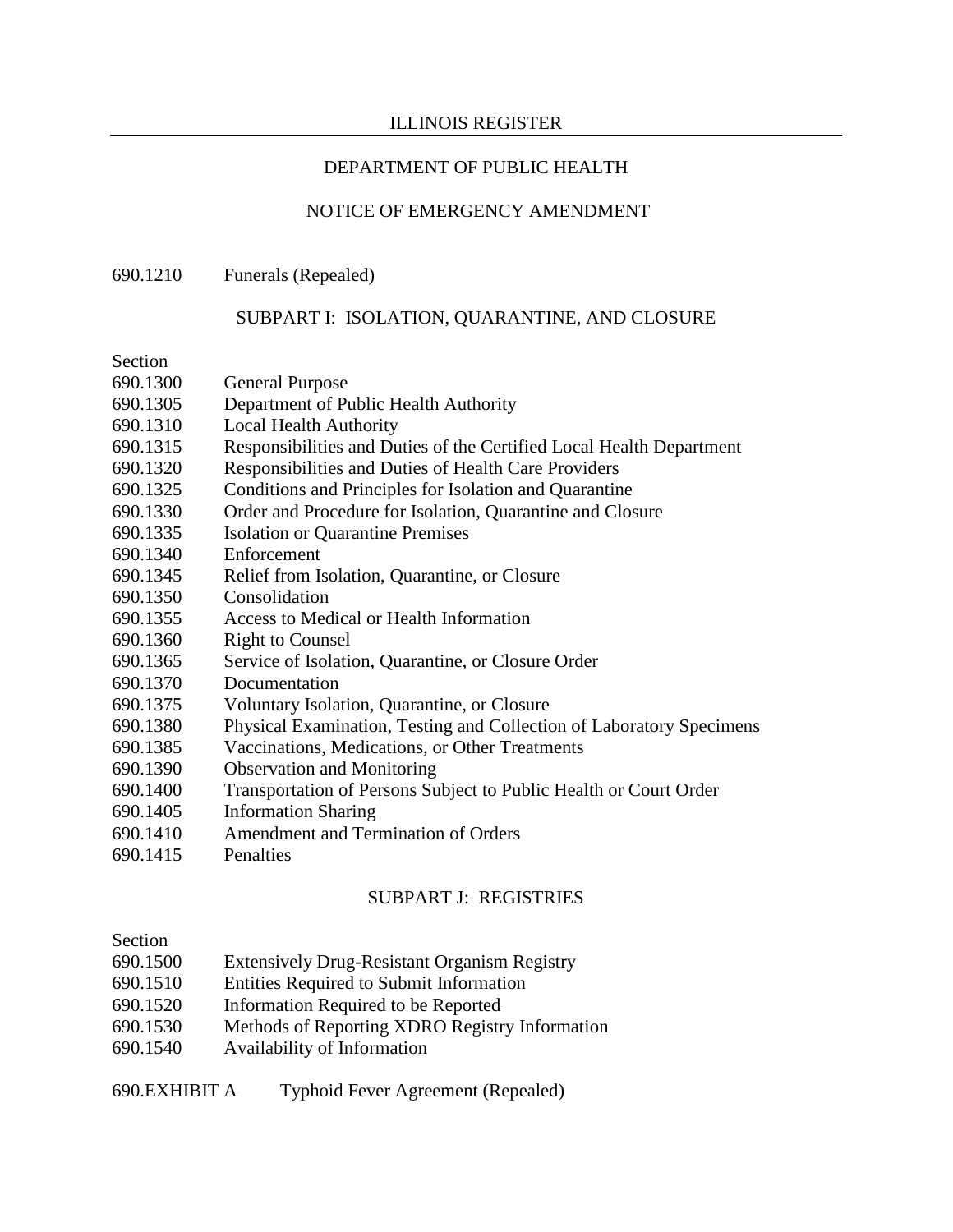### DEPARTMENT OF PUBLIC HEALTH

### NOTICE OF EMERGENCY AMENDMENT

AUTHORITY: Implementing the Communicable Disease Report Act [745 ILCS 45] and implementing and authorized by the Department of Public Health Act [20 ILCS 2305].

SOURCE: Amended July 1, 1977; emergency amendment at 3 Ill. Reg. 14, p. 7, effective March 21, 1979, for a maximum of 150 days; amended at 3 Ill. Reg. 52, p. 131, effective December 7, 1979; emergency amendment at 4 Ill. Reg. 21, p. 97, effective May 14, 1980, for a maximum of 150 days; amended at 4 Ill. Reg. 38, p. 183, effective September 9, 1980; amended at 7 Ill. Reg. 16183, effective November 23, 1983; codified at 8 Ill. Reg. 14273; amended at 8 Ill. Reg. 24135, effective November 29, 1984; emergency amendment at 9 Ill. Reg. 6331, effective April 18, 1985, for a maximum of 150 days; amended at 9 Ill. Reg. 9124, effective June 3, 1985; amended at 9 Ill. Reg. 11643, effective July 19, 1985; amended at 10 Ill. Reg. 10730, effective June 3, 1986; amended at 11 Ill. Reg. 7677, effective July 1, 1987; amended at 12 Ill. Reg. 10045, effective May 27, 1988; amended at 15 Ill. Reg. 11679, effective August 15, 1991; amended at 18 Ill. Reg. 10158, effective July 15, 1994; amended at 23 Ill. Reg. 10849, effective August 20, 1999; amended at 25 Ill. Reg. 3937, effective April 1, 2001; amended at 26 Ill. Reg. 10701, effective July 1, 2002; emergency amendment at 27 Ill. Reg. 592, effective January 2, 2003, for a maximum of 150 days; emergency expired May 31, 2003; amended at 27 Ill. Reg. 10294, effective June 30, 2003; amended at 30 Ill. Reg. 14565, effective August 23, 2006; amended at 32 Ill. Reg. 3777, effective March 3, 2008; amended at 37 Ill. Reg. 12063, effective July 15, 2013; recodified at 38 Ill. Reg. 5408; amended at 38 Ill. Reg. 5533, effective February 11, 2014; emergency amendment at 38 Ill. Reg. 21954, effective November 5, 2014, for a maximum of 150 days; amended at 39 Ill. Reg. 4116, effective March 9, 2015; amended at 39 Ill. Reg. 11063, effective July 24, 2015; amended at 39 Ill. Reg. 12586, effective August 26, 2015; amended at 40 Ill. Reg. 7146, effective April 21, 2016; amended at 43 Ill. Reg. 2386, effective February 8, 2019; emergency amendment at 44 Ill. Reg.  $\frac{1}{2}$  \_\_\_\_\_\_\_\_\_, effective  $\frac{1}{2}$  \_\_\_\_\_\_\_\_\_\_\_\_\_ for a maximum of 150 days.

### SUBPART A: GENERAL PROVISIONS

### **Section 690.40 Pandemic or Epidemic Respiratory Disease – Emergency Provisions EMERGENCY**

a) *The State Department of Public Health has general supervision of the interests of the health and lives of the people of the State*. As part of that general supervision, the Department has jurisdiction to address dangerously contagious or infectious diseases outbreaks to protect the health and lives of the people of the State. *The Department shall take means it considers necessary to restrict and suppress*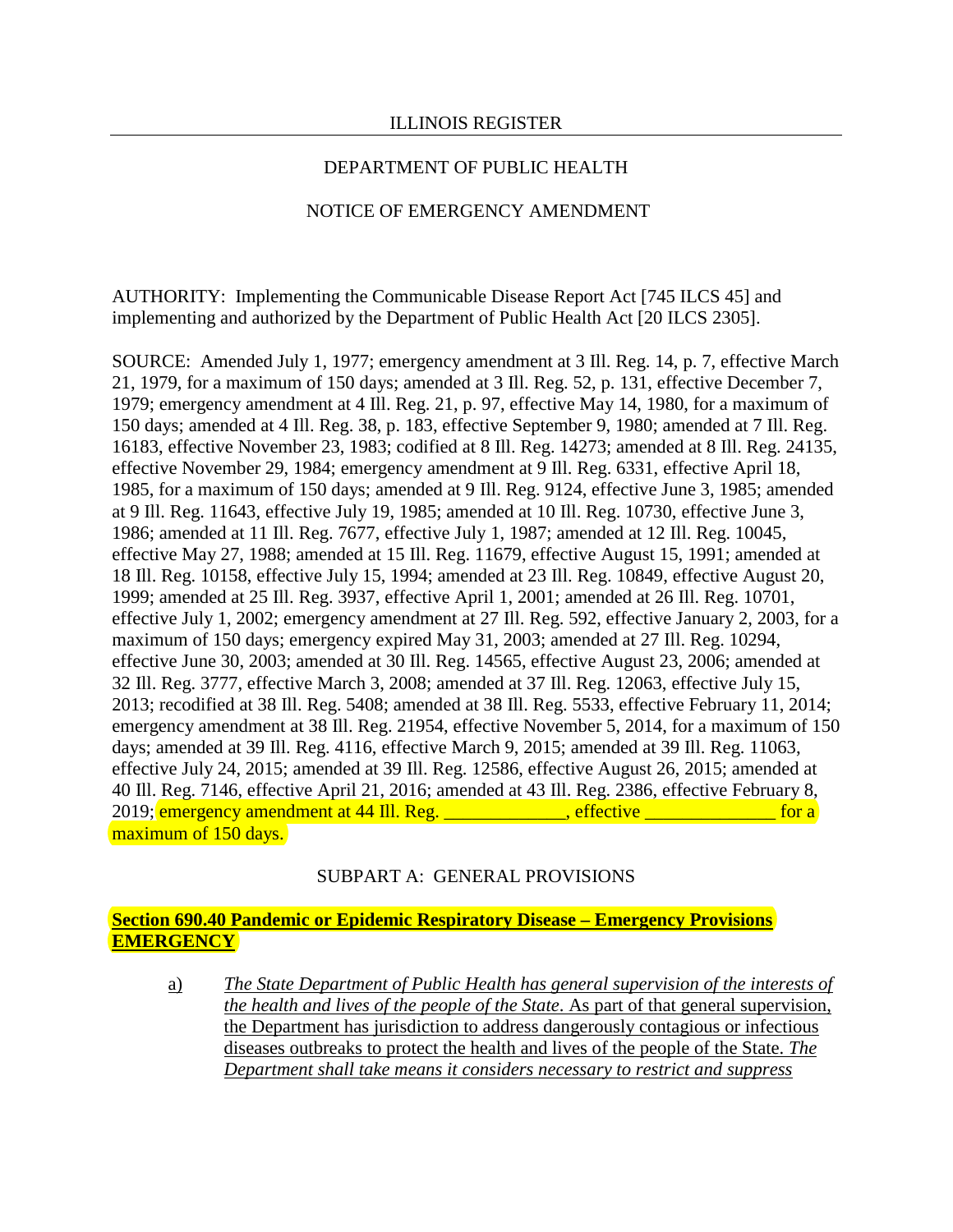### DEPARTMENT OF PUBLIC HEALTH

### NOTICE OF EMERGENCY AMENDMENT

dangerously contagious or infectious diseases, especially when existing in epidemic form*.* (Section 2(a) of the Act)

- b) In order to restrict and suppress the novel coronavirus SARS-CoV-2 that causes the coronavirus disease 2019 (COVID-19), a dangerously contagious and infectious respiratory disease in the form of a pandemic or epidemic, which is spread person to person in respiratory droplets released by a person infected with the disease, the Department implements the following restrictions and requirements:
	- 1) Businesses and establishments that serve food or beverages, including, but not limited to, restaurants, food buffets, self-serve areas, bars, taverns, pubs, wineries, breweries, or beer gardens, that operate under a permit or license issued by the State or local health authority, shall not allow indoor on-site consumption of food or beverages. Service shall be limited to drive-through, delivery, curb-side, or pick up only. Businesses and establishments located in airports and hospitals are exempt from the requirements of this Section.
	- 2) Businesses and establishments that offer indoor fitness, exercise, physical workout or non-medical wellness services, such as health clubs or centers, fitness clubs or centers, gyms, tennis clubs, swimming pools, shall not allow on-site indoor fitness, exercise, workout or non-medical wellness options to customers, including but not limited to, classes, personal training, or individual customer use of exercise equipment or facilities. Service shall be limited to the sale of retail goods via drive-through, delivery, or pick up only, or the use of exercise equipment or the indoor use of facilities for the recording and streaming of online classes and instructional videos only.
	- 3) Businesses or establishments that offer cosmetology, esthetics, nail technology, barber, tanning, body art, or similar non-medical personal care services, treatments, procedures or therapies shall not provide on-site services. Service shall be limited to the sale of retail goods via drivethrough, delivery, curb-side, or pick up only
- c) Any person who violates the provisions of this Section shall be subject to the penalties set forth in Section 8.1 of the Act.